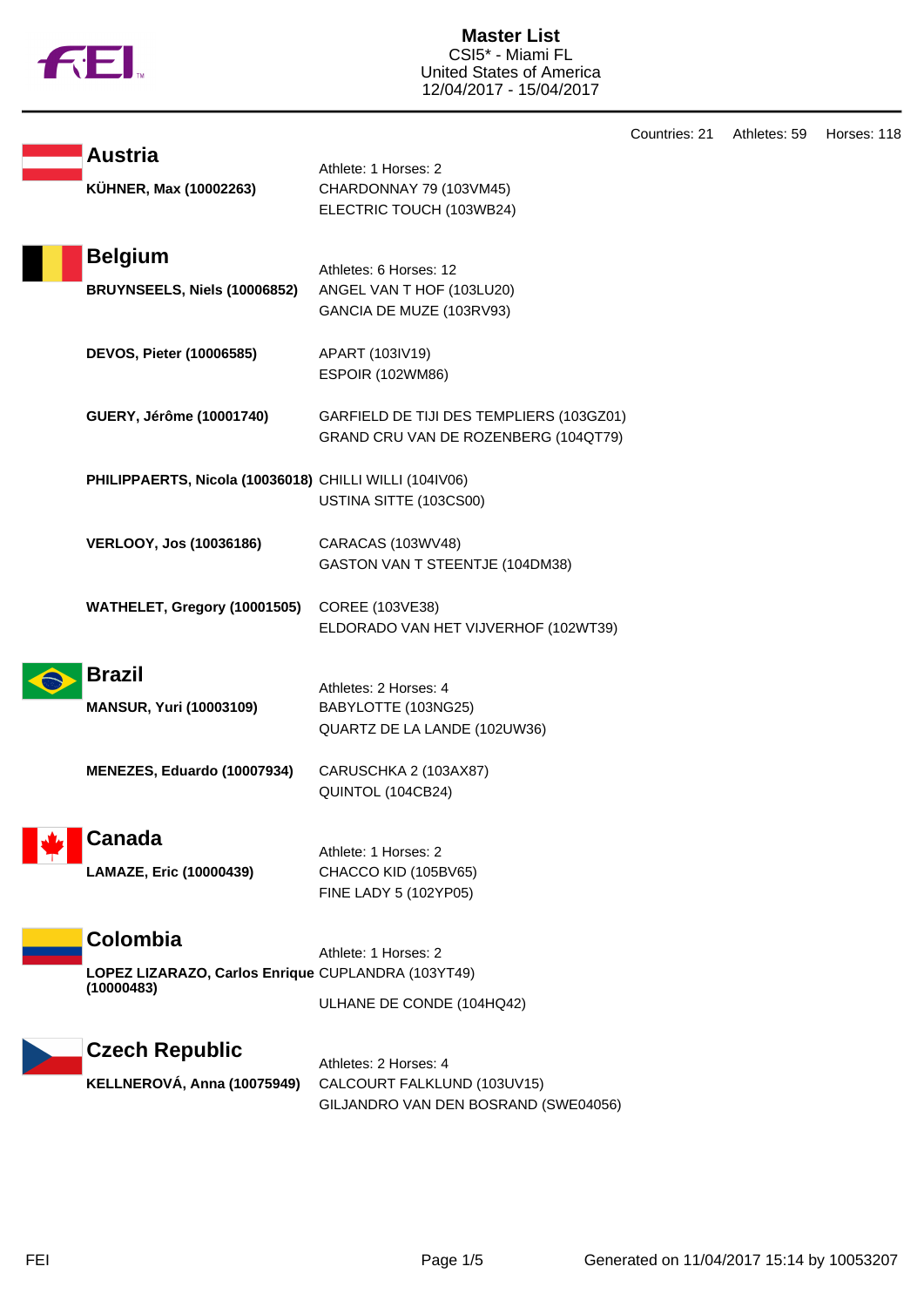

| <b>OPATRNY, Ales (10000610)</b>                                | BALGUERO (104JH27)<br>VDL FAKIR (103HT16)                                                       |
|----------------------------------------------------------------|-------------------------------------------------------------------------------------------------|
| <b>Egypt</b><br>SAÏD, Abdel (10047111)                         | Athlete: 1 Horses: 2<br>HOPE VAN SCHERPEN DONDER (104HM52)<br>ITCHY VAN HET LAMBROECK (104YL60) |
| <b>France</b><br>BOST, Roger Yves (10002670)                   | Athletes: 3 Horses: 6<br>QOUD'COEUR DE LA LOGE (102UI45)<br>SYDNEY UNE PRINCE (103TF56)         |
| DELESTRE, Simon (10002790)                                     | CHESALL ZIMEQUEST (103EG24)<br>HERMES RYAN (103GL81)                                            |
| <b>STAUT, Kevin (10001927)</b>                                 | AYADE DE SEPTON ET HDC (103JC26)<br>SILVER DEUX DE VIRTON H D C (103UD07)                       |
| Germany<br>AHLMANN, Christian (10000387)                       | Athletes: 7 Horses: 14<br>CARIBIS Z (104HB80)<br>TALOUBET Z (BEL41874)                          |
| <b>DEUSSER, Daniel (10008871)</b>                              | EQUITA VAN T ZORGVLIET (103EY01)<br>HAPPINESS VAN T PARADIJS (103XR58)                          |
| KUKUK, Christian (10087876)                                    | CORDESS 2 (103ST04)<br>LIMONCHELLO NT (104JK22)                                                 |
| <b>KUTSCHER, Marco (10002137)</b>                              | CARAMSIN (103DF26)<br><b>CLENUR (103UF46)</b>                                                   |
| <b>MEYER-ZIMMERMANN, Janne</b><br><b>Friederike (10001705)</b> | CHLOE (103SD83)<br>CHUCK 27 (103VA01)                                                           |
| POHL, Nicola (10071629)                                        | ROWAN (GBR43084)<br>WALONA 15 (102VY54)                                                         |
| <b>WILL, David (10054793)</b>                                  | MIC MAC DU TILLARD (GER42059)<br>MONODIE H (104IE17)                                            |
| <b>SIZ</b> Great Britain<br><b>BRASH, Scott (10031085)</b>     | Athletes: 2 Horses: 4<br>HELLO M'LADY (103JN86)<br>URSULA XII (103EE21)                         |
| MAHER, Ben (10000837)                                          | SENTIMIENTO LS LA SILLA (105DT61)                                                               |

TIC TAC (102MW25)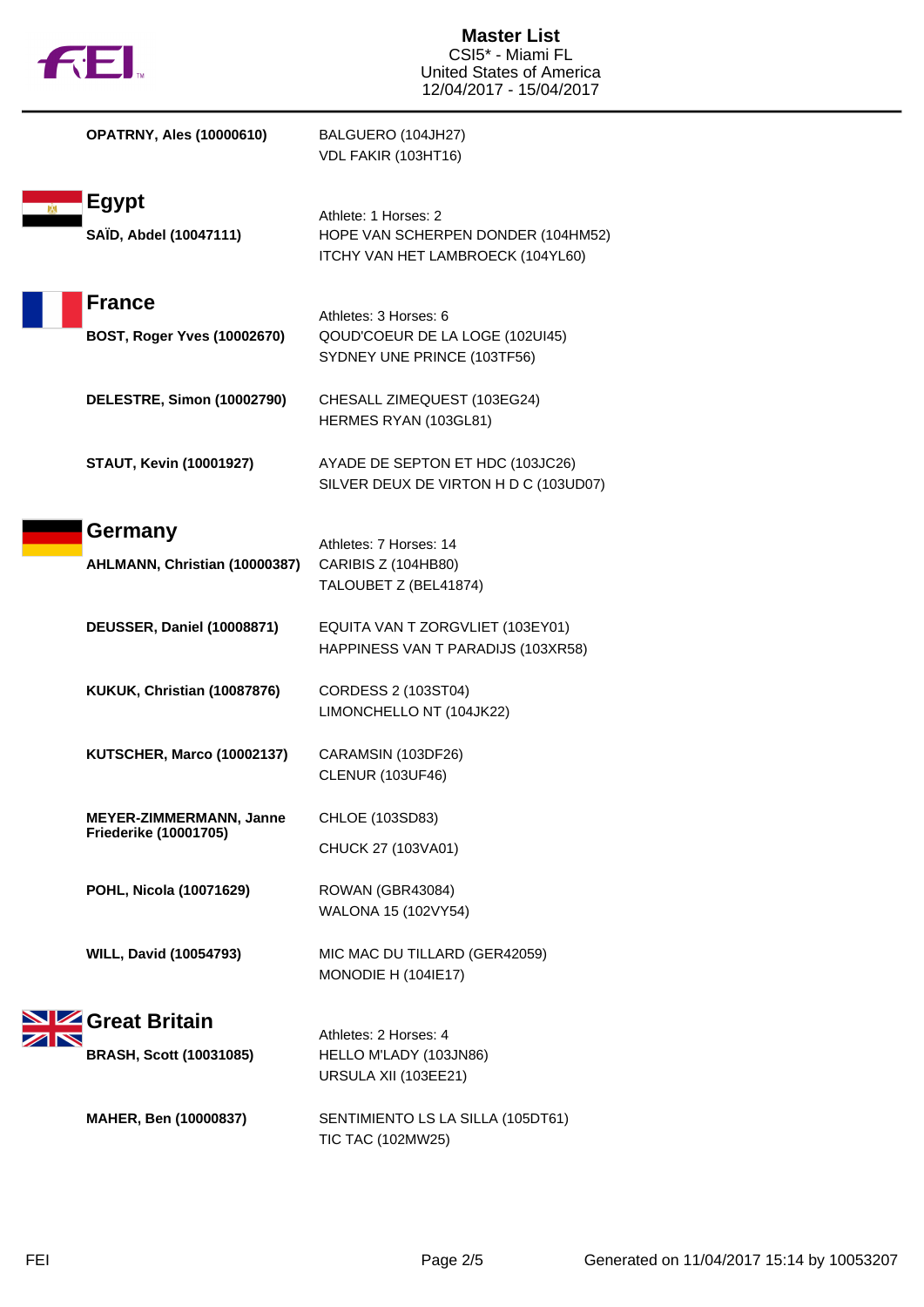

|   | <b>Ireland</b>                                           | Athletes: 3 Horses: 6                                                                   |
|---|----------------------------------------------------------|-----------------------------------------------------------------------------------------|
|   | <b>ALLEN, Bertram (10041806)</b>                         | HECTOR VAN D'ABDIJHOEVE (103TD99)<br>QUIET EASY 4 (102UY11)                             |
|   | KEARINS, Michael (10010499)                              | MISS G TRACY (105LM17)<br>SEVERLY HILLE (104DT50)                                       |
|   | <b>KENNY, Darragh (10017246)</b>                         | DIAMOND D (104YV94)<br>GASPER VAN DEN DOORN (103SV86)                                   |
| ϫ | <b>Israel</b><br>GOLDSTEIN, Danielle (10010654)          | Athlete: 1 Horses: 2<br>CASPAR 213 (104DC73)<br>LIZZIEMARY (104PB80)                    |
|   | <b>Italy</b><br>DE LUCA, Lorenzo (10043516)              | Athletes: 2 Horses: 4<br>ARMITAGES BOY (102MY33)<br>HALIFAX VAN HET KLUIZEBOS (104CH75) |
|   | ZORZI, Alberto (10034851)                                | CORNETTO K (103XT16)<br>DANIQUE (104OJ02)                                               |
|   | <b>Mexico</b><br><b>MICHAN, Alberto (10009253)</b>       | Athlete: 1 Horses: 2<br>DON'S DIAMANT (104MX48)<br>GC CHOPIN'S BUSHI (103RX17)          |
|   | <b>Netherlands</b><br><b>SMOLDERS, Harrie (10001566)</b> | Athletes: 4 Horses: 8<br>EMERALD N.O.P. (102WX93)<br>ZINIUS (103EA69)                   |
|   | <b>THIJSSEN, Sanne (10097112)</b>                        | CAPTAIN COOPER (104DB63)<br><b>CELINE M Z (103WD95)</b>                                 |
|   | VAN ASTEN, Leopold (10002006)                            | VDL GROEP BEAUTY (104EV13)<br>VDL GROEP MISS UNTOUCHABLE (104PX36)                      |
|   | <b>VAN DER VLEUTEN, Maikel</b><br>(10002094)             | SALOMON (103ZF96)<br>VDL GROEP ARERA C (103OP44)                                        |
|   | Norway<br><b>GULLIKSEN, Geir (10011409)</b>              | Athlete: 1 Horses: 2<br>ARAKORN (103HF27)<br>EDESA S BANJAN (102PP72)                   |
|   | Qatar                                                    | Athletes: 2 Horses: 4                                                                   |

FEI Page 3/5 Generated on 11/04/2017 15:14 by 10053207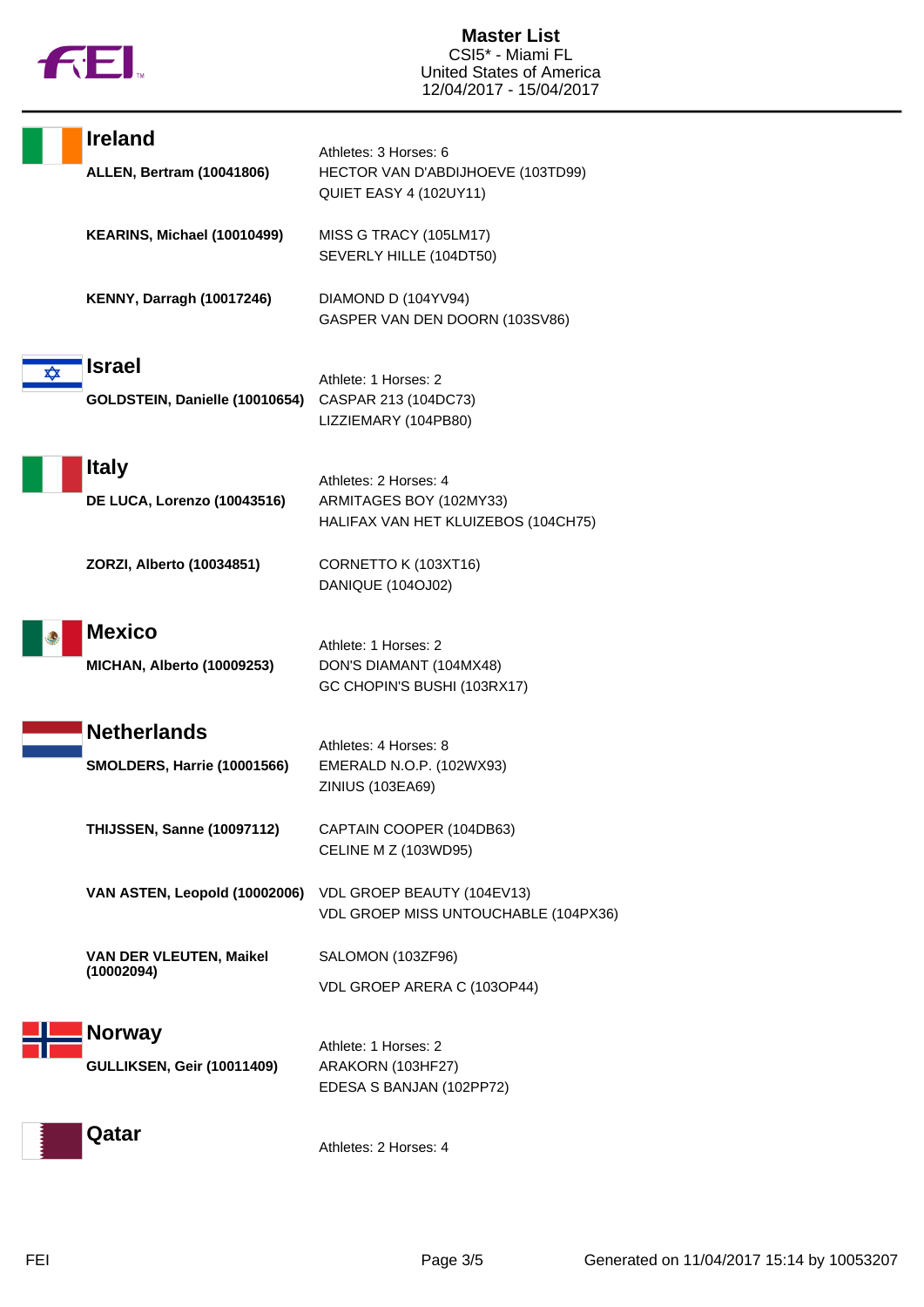

|   | AL THANI, Sheikh Ali (10024194)                      | COME SOON (102VE26)<br>FIRST DEVISION (103IB76)         |
|---|------------------------------------------------------|---------------------------------------------------------|
|   | MOHAMMED, Bassem (10082635) ARGELITH SQUID (103WO59) | <b>GUNDER (103RV97)</b>                                 |
| 滿 | <b>Spain</b>                                         |                                                         |
|   | AÑON SUAREZ, Gonzalo                                 | Athletes: 2 Horses: 4<br>AD AMIGO B (103AX27)           |
|   | (10036357)                                           | TOLEDO DU PHARE (104BX24)                               |
|   | <b>CORDON, Pilar Lucrecia</b>                        | ARMANI DES MARAICHERS (103YG76)                         |
|   | (10000510)                                           | GALINE LA COUR ZICHELHOF (104HT92)                      |
|   | <b>Sweden</b>                                        |                                                         |
|   | KARLSSON, Mathilda (10046409)                        | Athlete: 1 Horses: 2<br>CANDY 665 (102RT65)             |
|   |                                                      | LANCETTI (GER42446)                                     |
|   | <b>Switzerland</b>                                   |                                                         |
|   | <b>FUCHS, Martin (10030545)</b>                      | Athletes: 3 Horses: 6<br>CHAPLIN (103WE61)              |
|   |                                                      | VICTORIA (105DI69)                                      |
|   | <b>GUERDAT, Steve (10011463)</b>                     | ALBFUEHREN'S HAPPINESS (103IX72)<br>CORBINIAN (103XU98) |
|   | RICHARD PHILIPS, Jane                                | DIEUDONNE DE GULDENBOOM (102PH42)                       |
|   | (10001700)                                           | FOICA VAN DEN BISSCHOP (103UQ64)                        |
|   | <b>United States of</b>                              | Athletes: 13 Horses: 26                                 |
|   | <b>America</b><br><b>BLOOMBERG, Georgina</b>         | LILLI (102VI16)                                         |
|   | (10012014)                                           | MANODIE II H (103KZ57)                                  |
|   | COULTER, Audrey (10041131)                           | CAPITAL COLNARDO (104CB34)<br>CAS 2 (104EP25)           |
|   | DAVIS, Lucy (10046138)                               | BOUCHEROM (104UT18)<br>CASSIS 54 (103VH69)              |
|   | FARRINGTON, Kent (10009302)                          | CREEDANCE (104NA62)<br><b>DUBLIN (103SG33)</b>          |
|   | <b>GATES, Jennifer (10102638)</b>                    | BARDOLINO (103RL89)<br>LUFTIKUS S (103DN55)             |
|   |                                                      |                                                         |